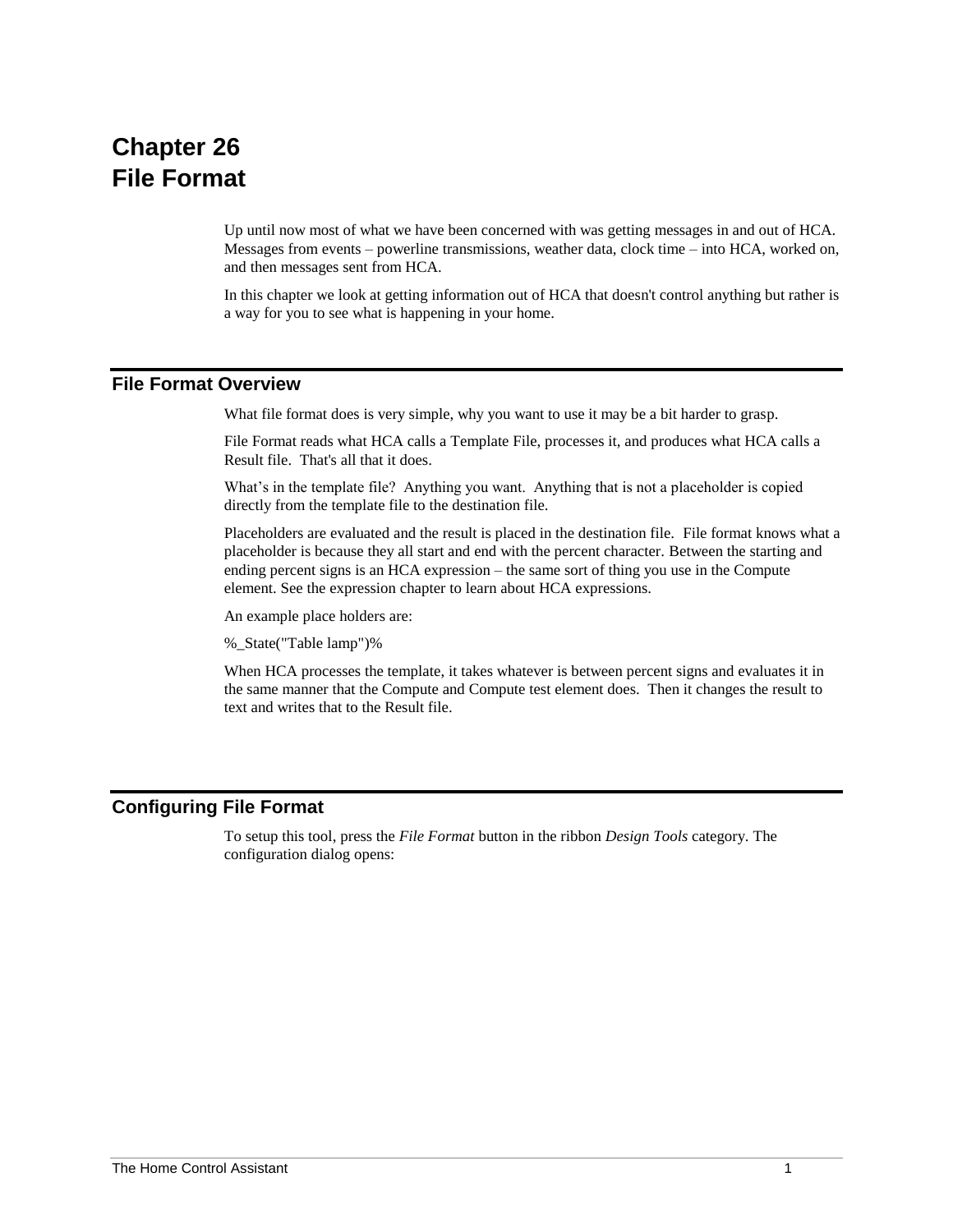| <b>File Format</b><br>mч                                                                                                                                                                                                                                                                                                                                                                                                                                                                                                                                  | $\mathbf x$                                                                       |  |
|-----------------------------------------------------------------------------------------------------------------------------------------------------------------------------------------------------------------------------------------------------------------------------------------------------------------------------------------------------------------------------------------------------------------------------------------------------------------------------------------------------------------------------------------------------------|-----------------------------------------------------------------------------------|--|
| Every few minutes HCA can read what is called a template file and from that produce a result file. The template file usually<br>contains text and placeholders. During the creation of the result file, the placeholders are replaced with the result of evaluating<br>the placeholder expression.<br>What's the purpose of using this feature? You can, for example, produce HTML files that contain the status of devices in your<br>home, data from your weather station, or just about anything that can be done with simple placeholder replacement. |                                                                                   |  |
| Formats\ecobee.bt<br>Template                                                                                                                                                                                                                                                                                                                                                                                                                                                                                                                             | <b>View Template</b><br>Browse                                                    |  |
| Formats\ecobee.html<br>Result                                                                                                                                                                                                                                                                                                                                                                                                                                                                                                                             | <b>View Result</b><br>Browse                                                      |  |
| ÷<br>10<br>Create every<br>minutes                                                                                                                                                                                                                                                                                                                                                                                                                                                                                                                        | <b>Test Now</b>                                                                   |  |
| Template<br>Result<br>minutes<br>10<br>Create every                                                                                                                                                                                                                                                                                                                                                                                                                                                                                                       | <b>View Template</b><br>Browse<br><b>View Result</b><br>Browse<br><b>Test Now</b> |  |
| Template                                                                                                                                                                                                                                                                                                                                                                                                                                                                                                                                                  | <b>View Template</b><br>Browse                                                    |  |
| Result                                                                                                                                                                                                                                                                                                                                                                                                                                                                                                                                                    | <b>View Result</b><br>Browse                                                      |  |
| $\Rightarrow$ minutes<br>15<br>Create every                                                                                                                                                                                                                                                                                                                                                                                                                                                                                                               | <b>Test Now</b>                                                                   |  |
| OK<br>Cancel                                                                                                                                                                                                                                                                                                                                                                                                                                                                                                                                              |                                                                                   |  |

As you can see in this dialog, you can configure up to three different operations with different settings on how often they happen. In this example, only the first one is configured and that happens every 10 minutes.

The View Template button starts the Windows Notepad program to view the template file. The View Result button starts whatever program is appropriate to the kind of file you are producing. If it's a text file then Notepad is used, if it's an HTML file then your browser is used, if a CSV file is used then a spreadsheet program starts, etc.

The Test Now button performs the file format – copy the template to the result file with placeholders replaced – right now, so you can test your work.

**Hint**: In the configuration for an export, if you make the setting for how often the export is done to zero, the file format operation doesn't happen automatically until caused to happen by the Visual Programmer File Format element. See the Visual Programmer chapter for the File Format element.

## **Using File Format**

This tool allows you to create files that contain almost anything you want as long as it's all text.

One use would be to periodically produce a file that contains the status of all your lights and appliances. This file can be stored someplace on your network for easy access or display. If you have a web server it can be placed into a folder managed by the web server and seen from any browser.

In addition to the what you configure here, you can also use the File Format element in programs. See the Visual Programmer chapter for more info on that element.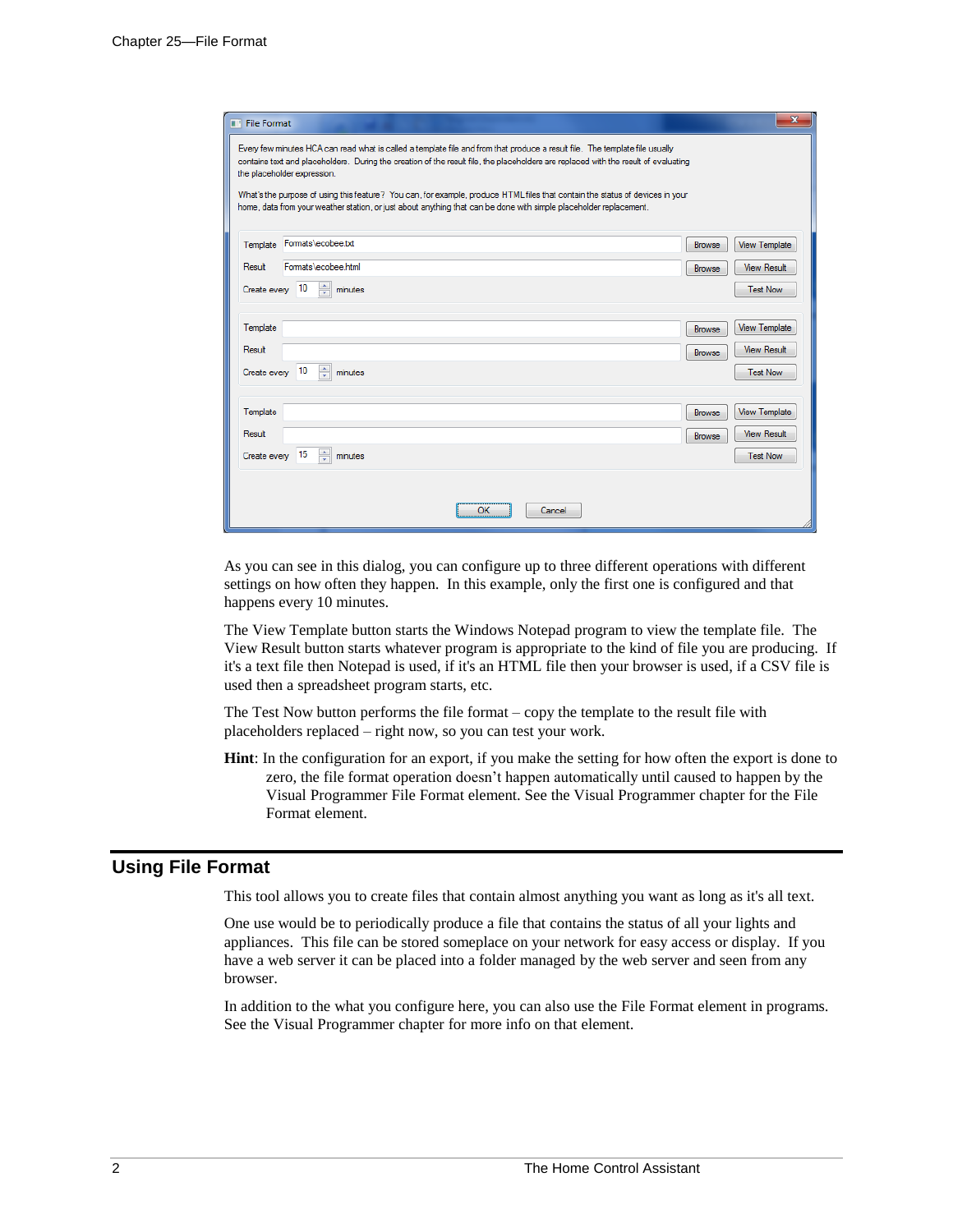- **Hint**: If you want to move your result files to a remote web server using, for example FTP, HCA can't do it directly. But it is simple to do! First configure File Format and set the time to zero. Next create a program that causes the operation using the file format element and then use the Run program element to invoke the Windows FTP program. Finally schedule this program to run whenever you want.
- **Hint**: There are good FTP shareware programs you can find available on the internet.